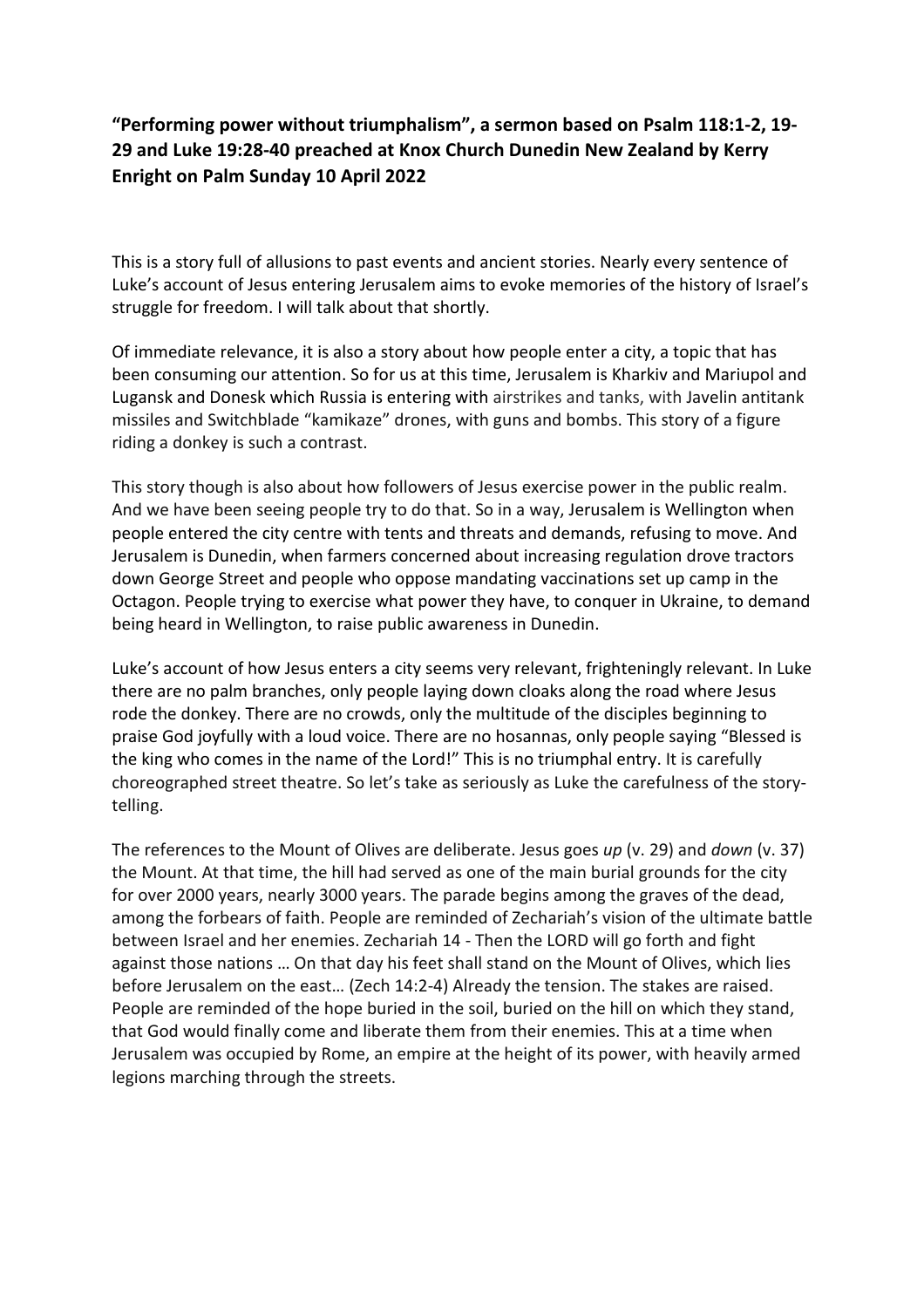We notice something strange about the story. More than half of it focuses on the instructions given by Jesus to two disciples. Why? Because this parade is not accidental or coincidental or haphazard. This is a planned and choreographed. Luke wants us to recognise that what is happening is deliberate. Jesus is taking control at a crucial stage in his life.

The use of the colt evokes more memories for people. From Zechariah: "Rejoice greatly, O daughter Zion! Shout aloud, O daughter Jerusalem! Lo, your king comes to you; triumphant and victorious is he, humble and riding on a donkey, on a colt, the foal of a donkey" (Zech 9:9). The promise was of an end not only to oppression for God's people (9:8), but to all political violence and war. The next verse in Zechariah: "God will cut off the chariot from Ephraim and the war-horse from Jerusalem; and the battle bow shall be cut off, and he shall command peace to the nations" (9:10). The donkey is a symbol of non-violent resistance and of Israel's freedom.

People lay their cloaks on the road in front of Jesus (Lk 19:36). It echoes what happened to a ruler generations ago, when Jehu was declared king. And the chant refers back as well, to Psalm 118 - Blessed is he who comes in the name of the Lord. And the words "Peace in heaven and glory in the highest!" are the same words that were used by Roman poets and orators for the Roman emperor. What we have here is street theatre acting out the rule of a nonviolent messiah.

Marcus Borg and Dominic Crossan, go further. They argue that there were likely two processions into Jerusalem during Passover week. It was a volatile time. Jewish pilgrims gathered to celebrate their freedom from the past Egyptian Empire. So here were pilgrims celebrating their freedom, then being confronted by another oppressive rule, the Roman Empire. Confronting. Disturbing.

So, say Borg and Crossan, as Jesus entered the city from the east, a military cavalry led by the Roman governor Pilate arrived in the city from the west. The Jewish pilgrims would have known this because it happened whenever Rome won a battle or whenever Rome wanted to enforce its rule. A victorious general would wear regalia identifying him as kingly and near-divine, riding in a chariot through the streets with his army and the spoils of war, aimed at intimidating dissenters.

So Jesus' "counter-demonstration," was subversive. Pilate rode into the city on a war horse; Jesus on a borrowed donkey portraying the power of peace. Little wonder that Luke reports that some of the Pharisees try to silence the disciples, wishing to avoid a political scene (Lk 19:39). But Jesus' response is sharp and pointed: "I tell you, if these were silent, the stones would shout out" (Lk 19:40). Its yet another reference to an historical event. The prophet Habakkuk (2:6-11), criticises the exploitive rich who try to insulate themselves from the angry masses they oppress. Habbakuk, in speaking of the uprising of the oppressed says – even the stones will cry out. Luke wants us to see how Jesus takes the side of the angry oppressed against the exploitative rich. Here is the gospel on public display, reaching deep into the hallowed stories of the past, making connections with the legacy of liberation, inspiring people with their heritage of freedom, building hope and reminding them of the power they have.